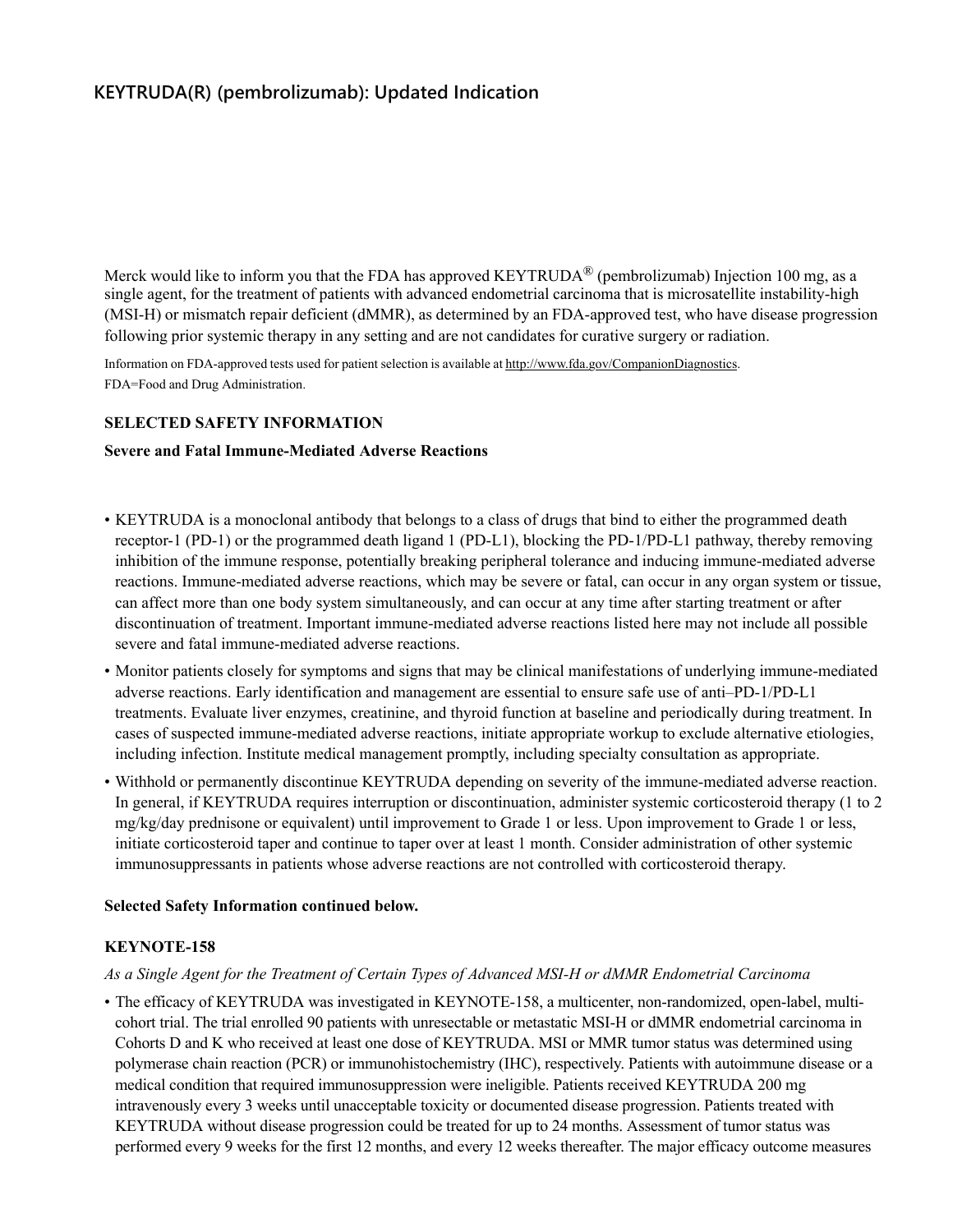were ORR and DoR as assessed by blinded independent central review (BICR) according to Response Evaluation Criteria In Solid Tumors v1.1 (RECIST v1.1), modified to follow a maximum of 10 target lesions and a maximum of 5 target lesions per organ.

- Among the 90 patients evaluated, the baseline characteristics were: median age of 64 years (range: 42 to 86); 83% White, 8% Asian, and 3% Black; 12% Hispanic or Latino; 39% ECOG PS of 0 and 61% ECOG PS of 1; 96% had M1 disease and 4% had M0 disease at study entry; and 51% had one and 48% had two or more prior lines of therapy. Nine patients received only adjuvant therapy and one patient received only neoadjuvant and adjuvant therapy before participating in the study.
- Efficacy results are summarized below.

| Engometrial Carcinoma in RE 1 INO I E-150 |                            |
|-------------------------------------------|----------------------------|
| <b>Endpoint</b>                           | <b>KEYTRUDA</b><br>$n=90*$ |
| <b>Objective Response Rate</b>            |                            |
| ORR (95% Cl)                              | $46\%$ (35, 56)            |
| Complete response rate                    | 12%                        |
| Partial response rate                     | 33%                        |
| <b>Duration of Response</b>               | $n=41$                     |
| Median in months (range)                  | $NR(2.9, 55.7+)$           |
| % with duration $\geq$ 12 months          | 68%                        |
| $\%$ with duration $\geq$ 24 months       | 44%                        |

## **Efficacy Results in Patients with Advanced MSI-H or dMMR Endometrial Carcinoma in KEYNOTE-158**

\* Median follow-up time of 16.0 months (range 0.5 to 62.1 months)

+ Denotes ongoing response

CI=confidence interval; DoR=duration of response; ECOG PS=Eastern Cooperative Oncology Group performance status; NR=not reached; ORR=objective response rate.

### **Recommended Dosage for Treatment of Certain Types of Advanced MSI-H or dMMR Endometrial Carcinoma**

Please refer to the Prescribing Information for KEYTRUDA for information about dosing for advanced endometrial carcinoma that is MSI-H or dMMR, as determined by an FDA-approved test, who have disease progression following prior systemic therapy in any setting and are not candidates for curative surgery or radiation.

## **SELECTED SAFETY INFORMATION (***continued***)**

### **Severe and Fatal Immune-Mediated Adverse Reactions (***continued***)**

### Immune-Mediated Pneumonitis

• KEYTRUDA can cause immune-mediated pneumonitis. The incidence is higher in patients who have received prior thoracic radiation. Immune-mediated pneumonitis occurred in 3.4% (94/2799) of patients receiving KEYTRUDA, including fatal (0.1%), Grade 4 (0.3%), Grade 3 (0.9%), and Grade 2 (1.3%) reactions. Systemic corticosteroids were required in 67% (63/94) of patients. Pneumonitis led to permanent discontinuation of KEYTRUDA in 1.3% (36) and withholding in 0.9% (26) of patients. All patients who were withheld reinitiated KEYTRUDA after symptom improvement; of these, 23% had recurrence. Pneumonitis resolved in 59% of the 94 patients.

### Immune-Mediated Colitis

• KEYTRUDA can cause immune-mediated colitis, which may present with diarrhea. Cytomegalovirus infection/reactivation has been reported in patients with corticosteroid-refractory immune-mediated colitis. In cases of corticosteroid-refractory colitis, consider repeating infectious workup to exclude alternative etiologies. Immunemediated colitis occurred in 1.7% (48/2799) of patients receiving KEYTRUDA, including Grade 4 (<0.1%), Grade 3 (1.1%), and Grade 2 (0.4%) reactions. Systemic corticosteroids were required in 69% (33/48); additional immunosuppressant therapy was required in 4.2% of patients. Colitis led to permanent discontinuation of KEYTRUDA in 0.5% (15) and withholding in 0.5% (13) of patients. All patients who were withheld reinitiated KEYTRUDA after symptom improvement; of these, 23% had recurrence. Colitis resolved in 85% of the 48 patients.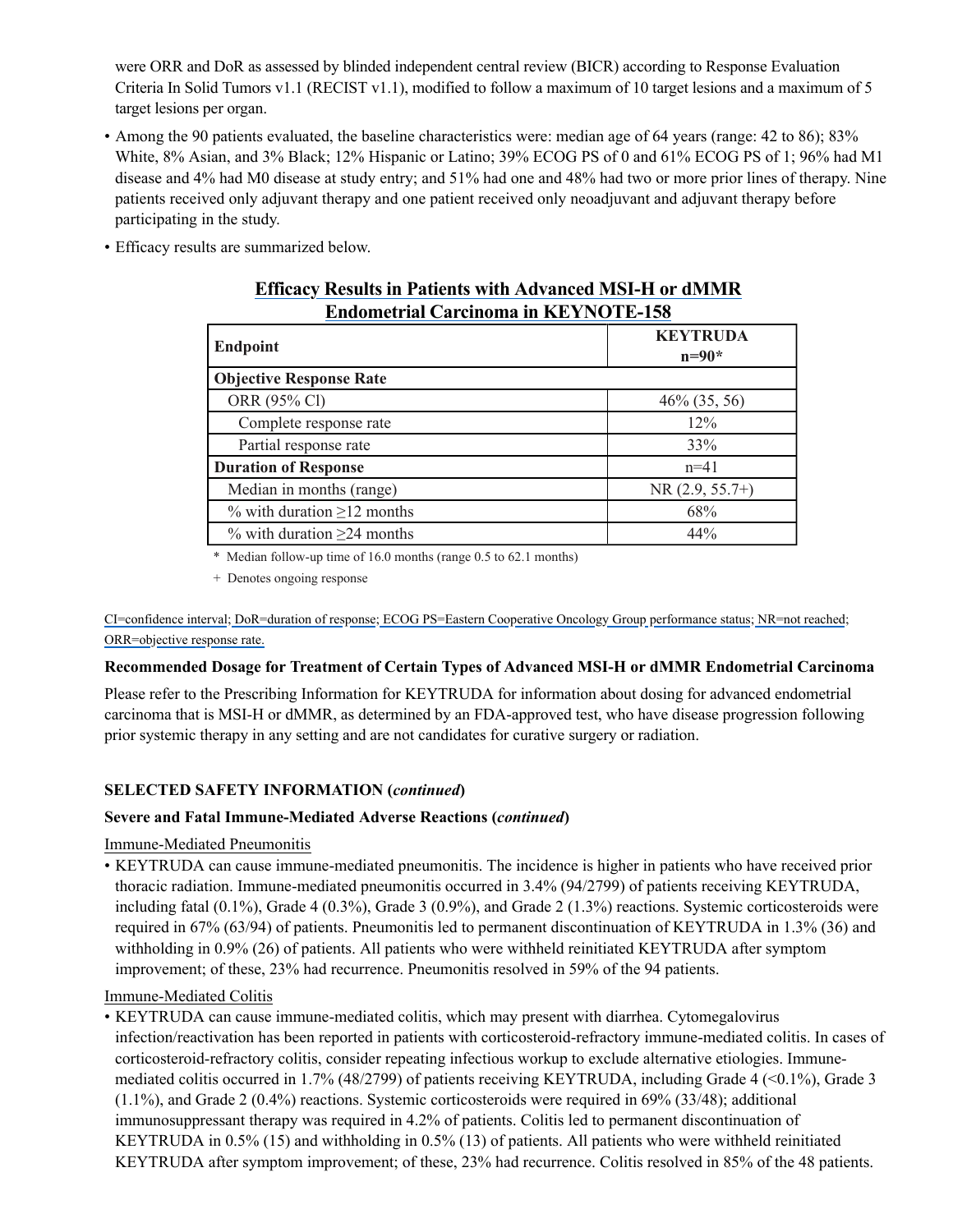## Hepatotoxicity and Immune-Mediated Hepatitis

## *KEYTRUDA as a Single Agent*

• KEYTRUDA can cause immune-mediated hepatitis. Immune-mediated hepatitis occurred in 0.7% (19/2799) of patients receiving KEYTRUDA, including Grade 4  $(0.1\%)$ , Grade 3  $(0.4\%)$ , and Grade 2  $(0.1\%)$  reactions. Systemic corticosteroids were required in 68% (13/19) of patients; additional immunosuppressant therapy was required in 11% of patients. Hepatitis led to permanent discontinuation of KEYTRUDA in 0.2% (6) and withholding in 0.3% (9) of patients. All patients who were withheld reinitiated KEYTRUDA after symptom improvement; of these, none had recurrence. Hepatitis resolved in 79% of the 19 patients.

## Immune-Mediated Endocrinopathies

## *Adrenal Insufficiency*

• KEYTRUDA can cause primary or secondary adrenal insufficiency. For Grade 2 or higher, initiate symptomatic treatment, including hormone replacement as clinically indicated. Withhold KEYTRUDA depending on severity. Adrenal insufficiency occurred in 0.8% (22/2799) of patients receiving KEYTRUDA, including Grade 4 (<0.1%), Grade 3 (0.3%), and Grade 2 (0.3%) reactions. Systemic corticosteroids were required in 77% (17/22) of patients; of these, the majority remained on systemic corticosteroids. Adrenal insufficiency led to permanent discontinuation of KEYTRUDA in <0.1% (1) and withholding in 0.3% (8) of patients. All patients who were withheld reinitiated KEYTRUDA after symptom improvement.

## *Hypophysitis*

• KEYTRUDA can cause immune-mediated hypophysitis. Hypophysitis can present with acute symptoms associated with mass effect such as headache, photophobia, or visual field defects. Hypophysitis can cause hypopituitarism. Initiate hormone replacement as indicated. Withhold or permanently discontinue KEYTRUDA depending on severity. Hypophysitis occurred in 0.6% (17/2799) of patients receiving KEYTRUDA, including Grade 4 (<0.1%), Grade 3  $(0.3\%)$ , and Grade 2  $(0.2\%)$  reactions. Systemic corticosteroids were required in 94%  $(16/17)$  of patients; of these, the majority remained on systemic corticosteroids. Hypophysitis led to permanent discontinuation of KEYTRUDA in 0.1% (4) and withholding in 0.3% (7) of patients. All patients who were withheld reinitiated KEYTRUDA after symptom improvement.

## *Thyroid Disorders*

- KEYTRUDA can cause immune-mediated thyroid disorders. Thyroiditis can present with or without endocrinopathy. Hypothyroidism can follow hyperthyroidism. Initiate hormone replacement for hypothyroidism or institute medical management of hyperthyroidism as clinically indicated. Withhold or permanently discontinue KEYTRUDA depending on severity. Thyroiditis occurred in 0.6% (16/2799) of patients receiving KEYTRUDA, including Grade 2 (0.3%). None discontinued, but KEYTRUDA was withheld in <0.1% (1) of patients.
- Hyperthyroidism occurred in 3.4% (96/2799) of patients receiving KEYTRUDA, including Grade 3 (0.1%) and Grade 2 (0.8%). It led to permanent discontinuation of KEYTRUDA in <0.1% (2) and withholding in 0.3% (7) of patients. All patients who were withheld reinitiated KEYTRUDA after symptom improvement. Hypothyroidism occurred in 8% (237/2799) of patients receiving KEYTRUDA, including Grade 3 (0.1%) and Grade 2 (6.2%). It led to permanent discontinuation of KEYTRUDA in <0.1% (1) and withholding in 0.5% (14) of patients. All patients who were withheld reinitiated KEYTRUDA after symptom improvement. The majority of patients with hypothyroidism required long-term thyroid hormone replacement.

## *Type 1 Diabetes Mellitus (DM), Which Can Present With Diabetic Ketoacidosis*

• Monitor patients for hyperglycemia or other signs and symptoms of diabetes. Initiate treatment with insulin as clinically indicated. Withhold KEYTRUDA depending on severity. Type 1 DM occurred in 0.2% (6/2799) of patients receiving KEYTRUDA. It led to permanent discontinuation in <0.1% (1) and withholding of KEYTRUDA in <0.1% (1) of patients. All patients who were withheld reinitiated KEYTRUDA after symptom improvement.

## Immune-Mediated Nephritis With Renal Dysfunction

• KEYTRUDA can cause immune-mediated nephritis. Immune-mediated nephritis occurred in 0.3% (9/2799) of patients receiving KEYTRUDA, including Grade 4 (<0.1%), Grade 3 (0.1%), and Grade 2 (0.1%) reactions. Systemic corticosteroids were required in 89% (8/9) of patients. Nephritis led to permanent discontinuation of KEYTRUDA in 0.1% (3) and withholding in 0.1% (3) of patients. All patients who were withheld reinitiated KEYTRUDA after symptom improvement; of these, none had recurrence. Nephritis resolved in 56% of the 9 patients.

Immune-Mediated Dermatologic Adverse Reactions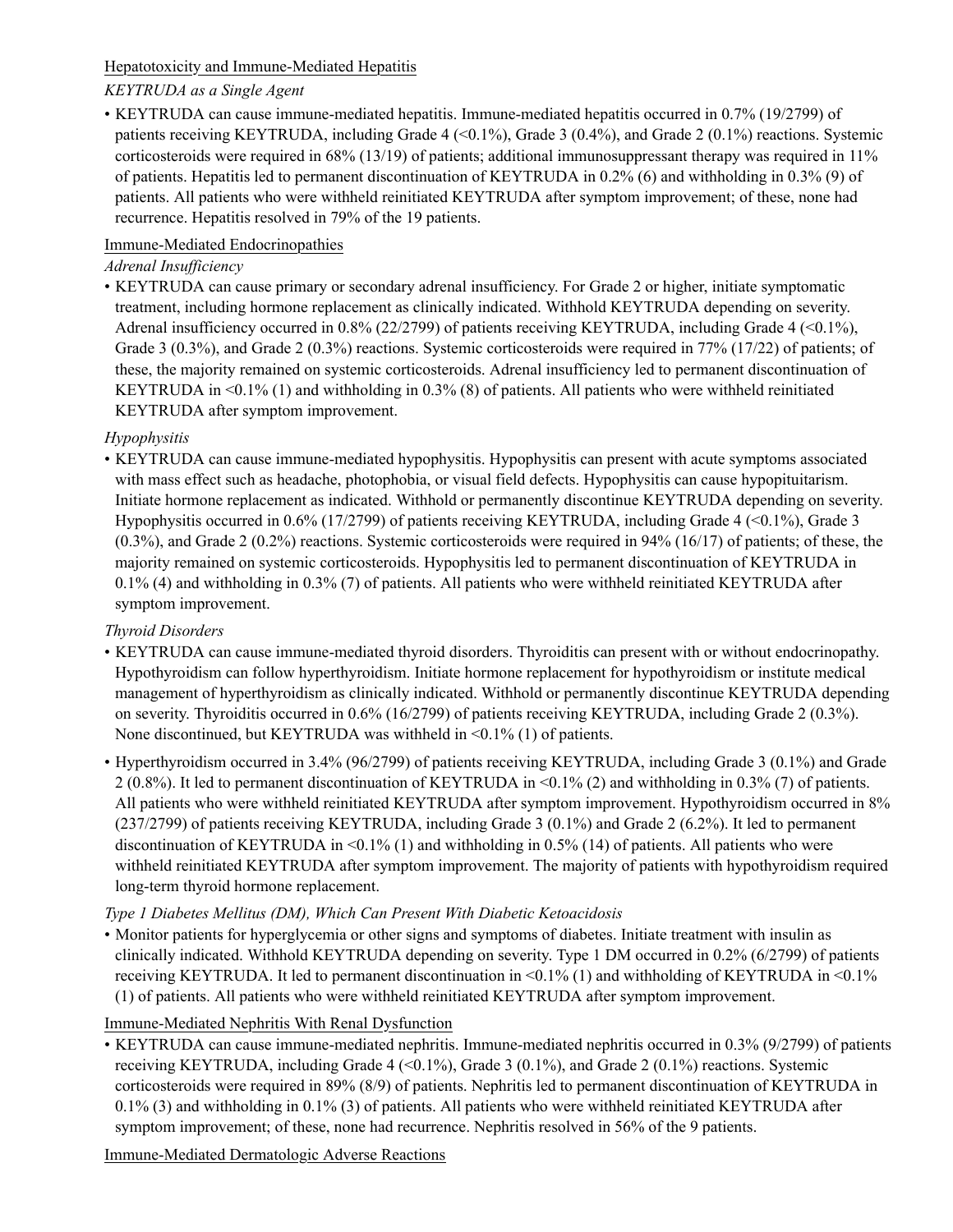• KEYTRUDA can cause immune-mediated rash or dermatitis. Exfoliative dermatitis, including Stevens-Johnson syndrome, drug rash with eosinophilia and systemic symptoms, and toxic epidermal necrolysis, has occurred with anti–PD-1/PD-L1 treatments. Topical emollients and/or topical corticosteroids may be adequate to treat mild to moderate nonexfoliative rashes. Withhold or permanently discontinue KEYTRUDA depending on severity. Immunemediated dermatologic adverse reactions occurred in 1.4% (38/2799) of patients receiving KEYTRUDA, including Grade 3 (1%) and Grade 2 (0.1%) reactions. Systemic corticosteroids were required in 40% (15/38) of patients. These reactions led to permanent discontinuation in 0.1% (2) and withholding of KEYTRUDA in 0.6% (16) of patients. All patients who were withheld reinitiated KEYTRUDA after symptom improvement; of these, 6% had recurrence. The reactions resolved in 79% of the 38 patients.

### Other Immune-Mediated Adverse Reactions

• The following clinically significant immune-mediated adverse reactions occurred at an incidence of <1% (unless otherwise noted) in patients who received KEYTRUDA or were reported with the use of other anti–PD-1/PD-L1 treatments. Severe or fatal cases have been reported for some of these adverse reactions. *Cardiac/Vascular*: Myocarditis, pericarditis, vasculitis; *Nervous System*: Meningitis, encephalitis, myelitis and demyelination, myasthenic syndrome/myasthenia gravis (including exacerbation), Guillain-Barré syndrome, nerve paresis, autoimmune neuropathy; *Ocular*: Uveitis, iritis and other ocular inflammatory toxicities can occur. Some cases can be associated with retinal detachment. Various grades of visual impairment, including blindness, can occur. If uveitis occurs in combination with other immune-mediated adverse reactions, consider a Vogt-Koyanagi-Harada-like syndrome, as this may require treatment with systemic steroids to reduce the risk of permanent vision loss; *Gastrointestinal*: Pancreatitis, to include increases in serum amylase and lipase levels, gastritis, duodenitis; *Musculoskeletal and Connective Tissue*: Myositis/polymyositis, rhabdomyolysis (and associated sequelae, including renal failure), arthritis (1.5%), polymyalgia rheumatica; *Endocrine*: Hypoparathyroidism; *Hematologic/Immune*: Hemolytic anemia, aplastic anemia, hemophagocytic lymphohistiocytosis, systemic inflammatory response syndrome, histiocytic necrotizing lymphadenitis (Kikuchi lymphadenitis), sarcoidosis, immune thrombocytopenic purpura, solid organ transplant rejection.

#### **Infusion-Related Reactions**

• KEYTRUDA can cause severe or life-threatening infusion-related reactions, including hypersensitivity and anaphylaxis, which have been reported in 0.2% of 2799 patients receiving KEYTRUDA. Monitor for signs and symptoms of infusion-related reactions. Interrupt or slow the rate of infusion for Grade 1 or Grade 2 reactions. For Grade 3 or Grade 4 reactions, stop infusion and permanently discontinue KEYTRUDA.

### **Complications of Allogeneic Hematopoietic Stem Cell Transplantation (HSCT)**

• Fatal and other serious complications can occur in patients who receive allogeneic HSCT before or after anti–PD-1/PD-L1 treatments. Transplant-related complications include hyperacute graft-versus-host disease (GVHD), acute and chronic GVHD, hepatic veno-occlusive disease after reduced intensity conditioning, and steroid-requiring febrile syndrome (without an identified infectious cause). These complications may occur despite intervening therapy between anti– PD-1/PD-L1 treatments and allogeneic HSCT. Follow patients closely for evidence of these complications and intervene promptly. Consider the benefit vs risks of using anti–PD-1/PD-L1 treatments prior to or after an allogeneic HSCT.

### **Increased Mortality in Patients With Multiple Myeloma**

• In trials in patients with multiple myeloma, the addition of KEYTRUDA to a thalidomide analogue plus dexamethasone resulted in increased mortality. Treatment of these patients with an anti–PD-1/PD-L1 treatment in this combination is not recommended outside of controlled trials.

#### **Embryofetal Toxicity**

• Based on its mechanism of action, KEYTRUDA can cause fetal harm when administered to a pregnant woman. Advise women of this potential risk. In females of reproductive potential, verify pregnancy status prior to initiating KEYTRUDA and advise them to use effective contraception during treatment and for 4 months after the last dose.

#### **Adverse Reactions**

• The most common adverse reactions for KEYTRUDA (reported in ≥20% of patients) were fatigue, musculoskeletal pain, rash, diarrhea, pyrexia, cough, decreased appetite, pruritus, dyspnea, constipation, pain, abdominal pain, nausea, and hypothyroidism.